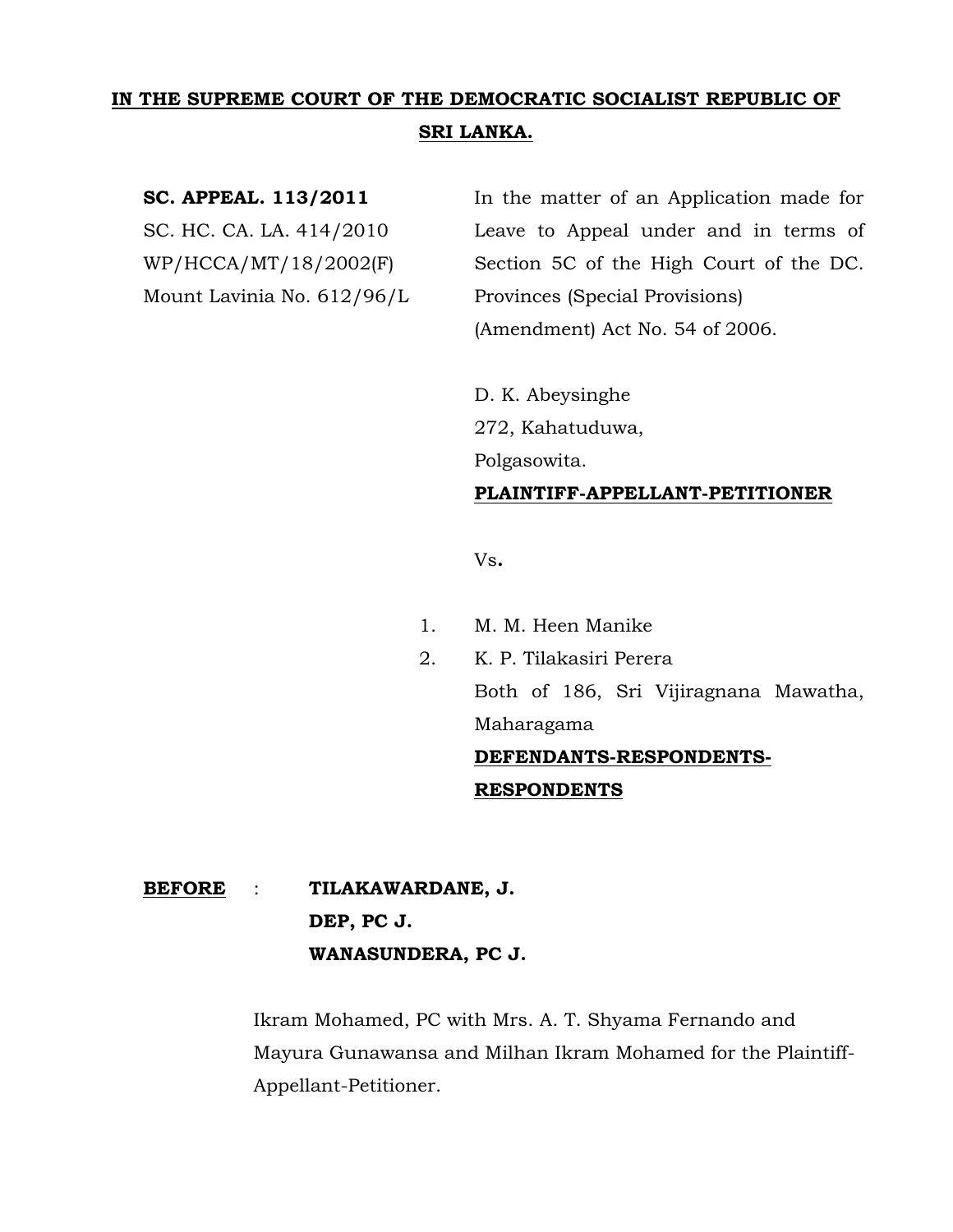Ranjan Suwandaratne with Anil Rajakaruna for the Defendants-Respondents-Respondents.

**ARGUED ON:** 17/06/2013

# **DECIDED ON:** 18/11/2013

# **TILAKAWARDANE J:**

Leave to Appeal was granted to the Plaintiff-Appellant-**Petitioner** (hereinafter referred to as the **Appellant**) on the 28.08.2011 against the judgment of the Provincial High Court of Civil Appeal of Mount Lavinia (hereinafter referred to as the High Court) bearing Case No. WP/HCCA/MT/18/02(F).

The Appellant instituted action in the District Court of Mount Lavinia bearing Case No.  $612/96/L$  on the 30.04.1996 against the 1<sup>st</sup> and  $2<sup>nd</sup>$  Defendant-Respondent-Respondent (hereinafter referred to as the 1st Respondent and 2nd Respondent) seeking *inter alia* a declaration of title to the land described in Schedule 2 to the Plaint, marked Lot 1B of Plan No. 2023 dated 01.06.1995 made by Cyril Wickremage L.S., ejectment of the 1<sup>st</sup> and 2<sup>nd</sup> Respondents there from and recovery of damages from 19.01.1996 (the date on which the Respondents were given notice to quit) at Rs.20,000/- per month for wrongful occupation.

K.P. Peter Perera was the tenant of Guneris Abeysinghe from on or about 1964 until his death on the 14.05.1990. The Appellant, on the death of Guneris Abeysinghe (his father) on 07.08.1983, became the Landlord of Lot 1B of plan No. 2023 dated 01.06.1995 made by Cyril Wickremage L.S. and within it having premises bearing Assessment number 186/1, 186A and 186. K.P. Peter Perera was in occupation of premises bearing Assessment No. 186.

On 11.10.1987 the Appellant sent a letter marked P11 to K.P. Peter Perera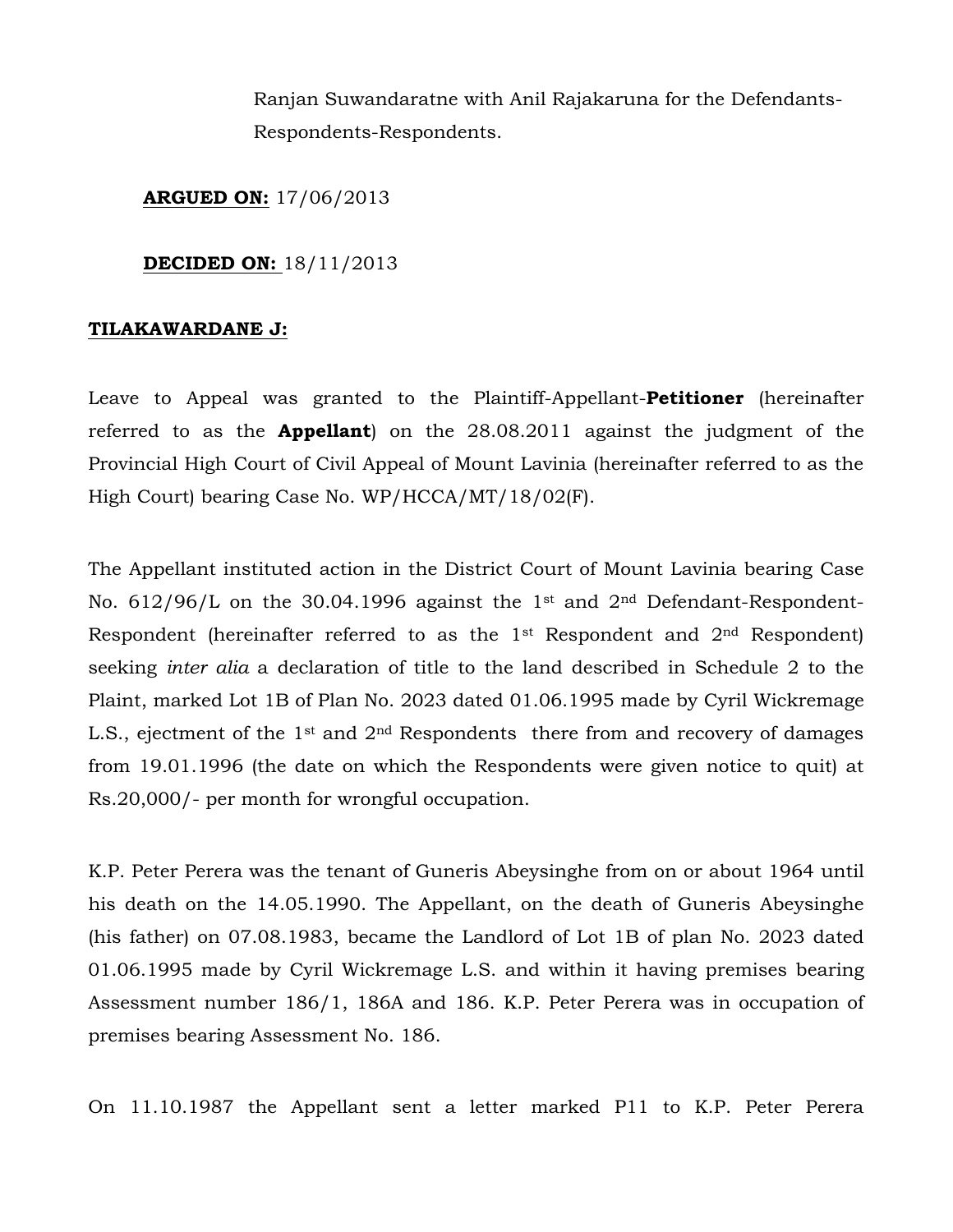requesting that payment be made to the Appellant. There was no reply and no rent was paid or deposited in the Appellant's name till K.P. Peter Perera's death on the 14.05.1990. Upon the death of K.P. Peter Perera, the 1st Respondent, the deceased's partner, and the 2nd Respondent, the deceased's son, became the tenants of the Appellant.

The Learned District Court Judge entered judgment in favour of the Respondents on the basis that upon the death of Guneris Abeysinghe, K.P. Peter Perera became the lawful tenant of the Appellant and upon the death of K.P. Peter Perera, the 1<sup>st</sup> and 2nd Respondents, by operation of law, became the lawful tenants of the Appellant. The Appellant being aggrieved by the said judgment appealed to the Provincial High Court of Civil Appeal of Mount Lavinia, who dismissed the Appeal on the 03.11.2010.

Leave to Appeal was granted by the Supreme Court of the Democratic Socialist Republic of Sri Lanka on the 28.08.2011 on the following issues of law;

- 1. As the Appellant was found to have lawful title of the premises in question, whether the dismissal of the Appellant's action was erroneous in law?
- 2. Whether, in view of the 1st Respondent's admission that she was never married to K.P. Peter Perera, the finding in favour of the 1st Respondent was erroneous and contrary to *Section 36(2)* of the *Rent Act No. 7 of 1972*?
- 3. Have the Learned Judges erred in law in finding that both Respondents were lawful tenants of the Appellant?

This Court is of the opinion that the key point to answering the issues on which Leave to Appeal was granted is whether or not the  $1<sup>st</sup>$  and  $2<sup>nd</sup>$  Respondents were dependants for all purposes for which this Act applies as stated in **Section 36 (2) (a)** of the *Rent Act No. 7 of 1972* which reads as follows: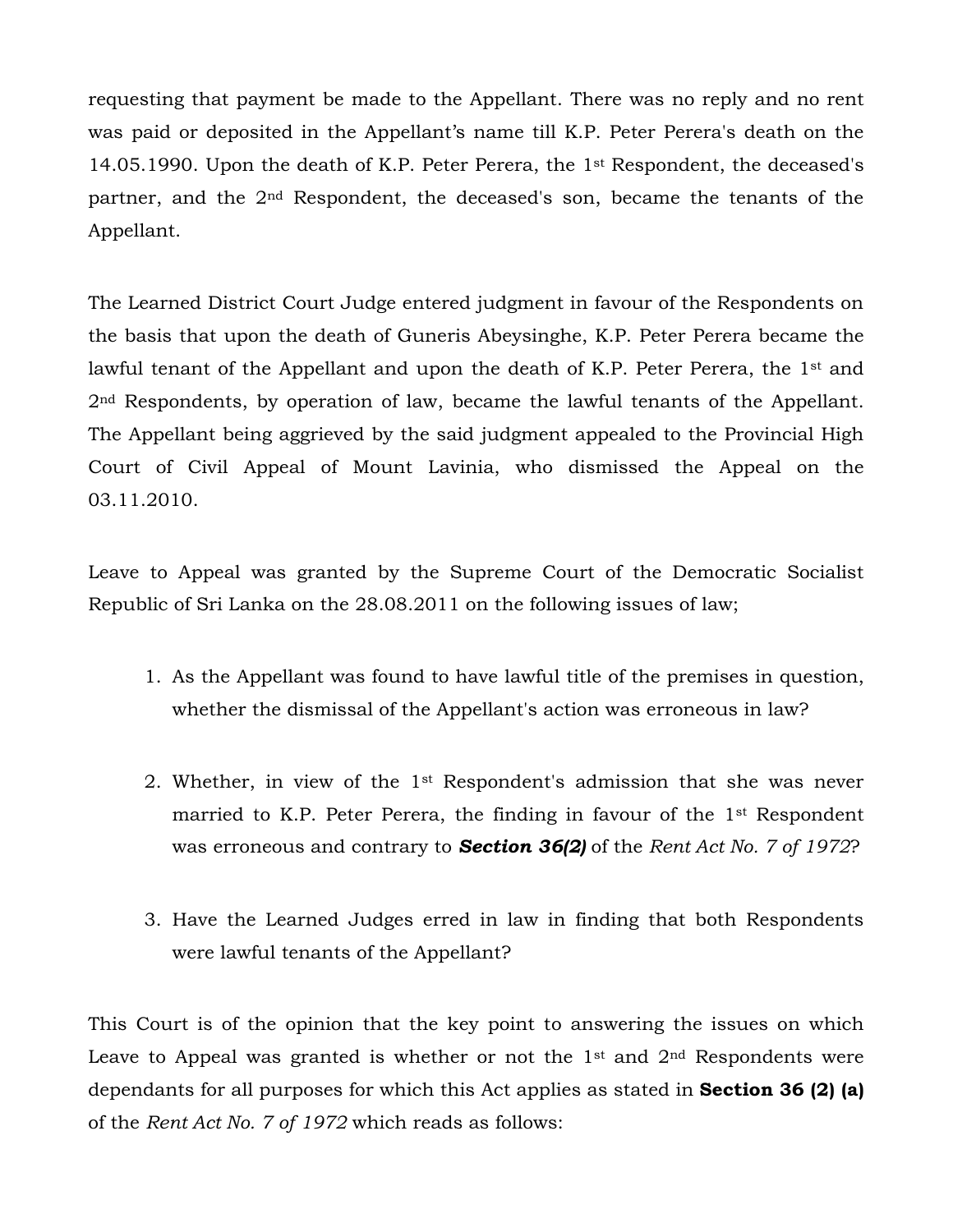*(2) Any person who-*

*(a) in the case of residential premises the annual value of which does not exceed the relevant amount and which has been let prior to the date of commencement of this Act- (i) is the surviving spouse or child, parent, brother or sister of the deceased tenant of the premises or was a dependant of the deceased tenant immediately prior to his death; and*

*(ii) was a member of the household of the deceased tenant (whether in those premises or in any other premises) during the whole of the period of three months preceding his death;* 

The 1<sup>st</sup> Respondent states that she and K.P. Peter Perera were cohabiting as if they were husband and wife and therefore subsequent to the death of K.P. Peter Perera, the tenancy held by him passed on to her as she had been living with him since 1980 and therefore she satisfied the requirements of **Section 36 (2) (a)**.

However, it has been brought to this Court's attention that at Cross Examination, the 1st Respondent admitted that K.P. Peter Perera was married to another while he was living with her and that K.P. Peter Perera's wife was alive at the time of his demise. Therefore 1st Respondent is not a "spouse" for all intents and purposes of **Section 36(2) (a).**

The 2nd Respondent's claim is through the 1st Respondent. Therefore the question to be determined is whether the 1st Respondent is a dependant within the meaning of the Rent Act No.7 of 1972. The statute by **Section 36(2) (a)** imposes a restriction on the rights of the Landlord, as it enables the *surviving spouse or child, parent, brother or sister of the deceased tenant of the premises or was a dependant of the deceased tenant* to claim a tenancy right against the Landlord.

The degree to which a person is deemed to be a "dependant" under Section 36(2)(a) was discussed in the case of **Kodithuwakku Arachchi v Wadugodapitiya (1994)** *(3*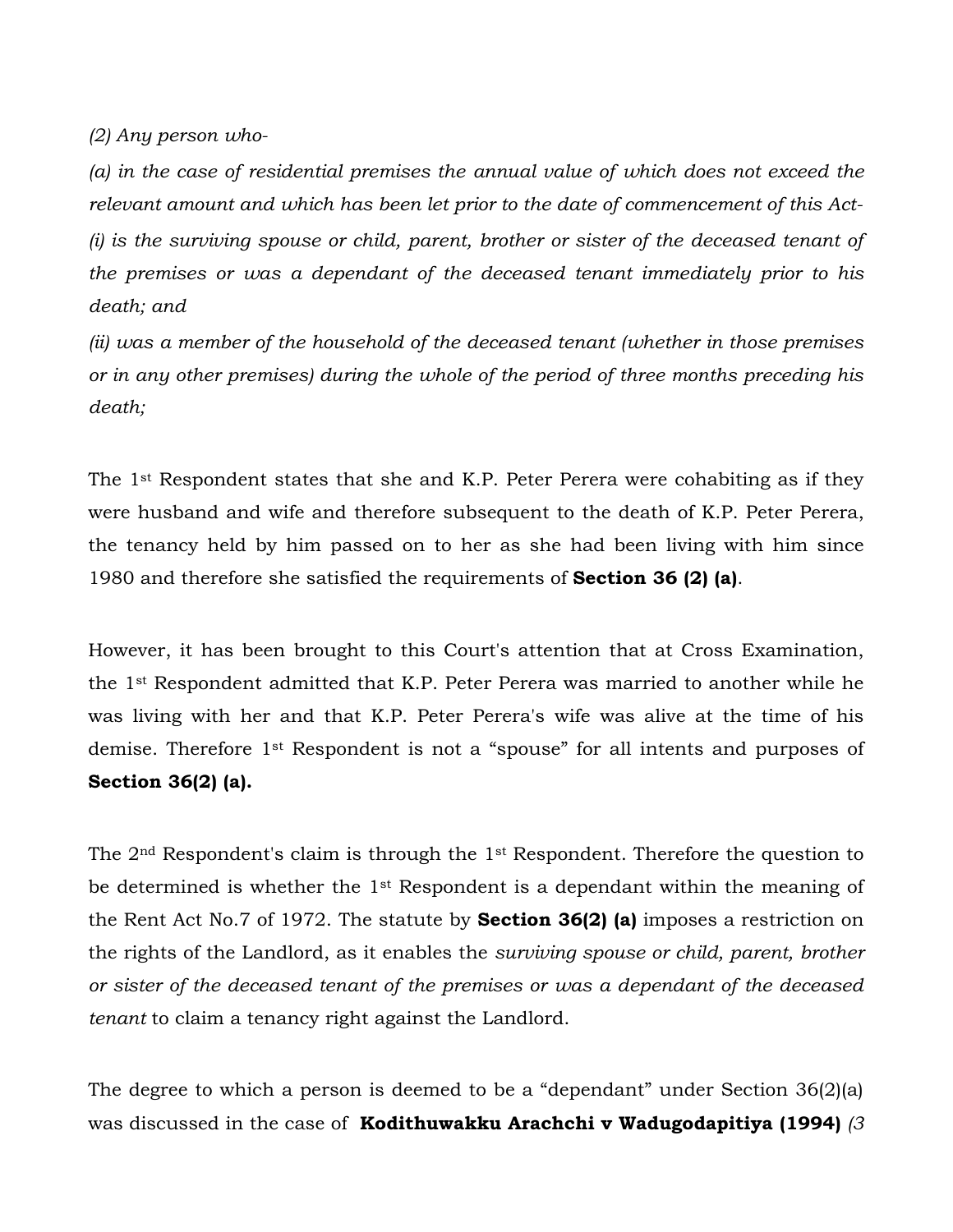*SLR 29),* where it was held that the doctrine of *ejusdem generis* should be used when interpreting the meaning of "dependant". The case quoted the application of the doctrine from **Smelting Co. of Australia v The Commissioner of Inland Revenue [1897]** (*1 QB 175*), where *ejusdem generis* was described as meaning; "a restriction on general words that immediately follow or which are closely associated with specific words and that their meaning must be limited by reference to the preceding words'.

**Section 36 (2) (a)** has now been repealed and replaced by **Section 36 (2) (a)** of the *Rent Act No.26 of 2002*. The new Section no longer mentions "dependant" and restricts claims under this Section to a *surviving spouse or child or parent or unmarried brother or sister of the deceased tenant or brother or sister of the deceased tenant if he was unmarried at the time of death.* It is the opinion of this Court that based on the new Section brought in by the 2002 Amendment of the Rent Act, the Legislature never intended to unduly restrict the rights of the Landlord by enabling a wide range of individuals to claim as dependants. Therefore, the definition of "dependant" should be interpreted by having regard to the words prior to it, i.e. "spouse" "child" "parent" "brother or sister", and therefore in order to be a dependant, it is the finding of this Court that a familial connection to the deceased is essential.

*The Workman's Compensation Ordinance 19 of 1964* provides a definition for "dependant" at *Section 2(1)* of the Ordinance which reads as follows;

"*dependant" means any of the following relatives of a deceased workman, namely:-*

*(a) a wife, a minor legitimate son, an unmarried legitimate daughter, or a widowed mother; and*

*(b) if wholly or in part dependant on the earnings of the workman at the time of his death, a husband, a parent other than a widowed mother, a minor illegitimate son, an unmarried illegitimate daughter, a daughter legitimate or illegitimate if married and a minor or if widowed, a minor brother, an unmarried or widowed sister, a widowed*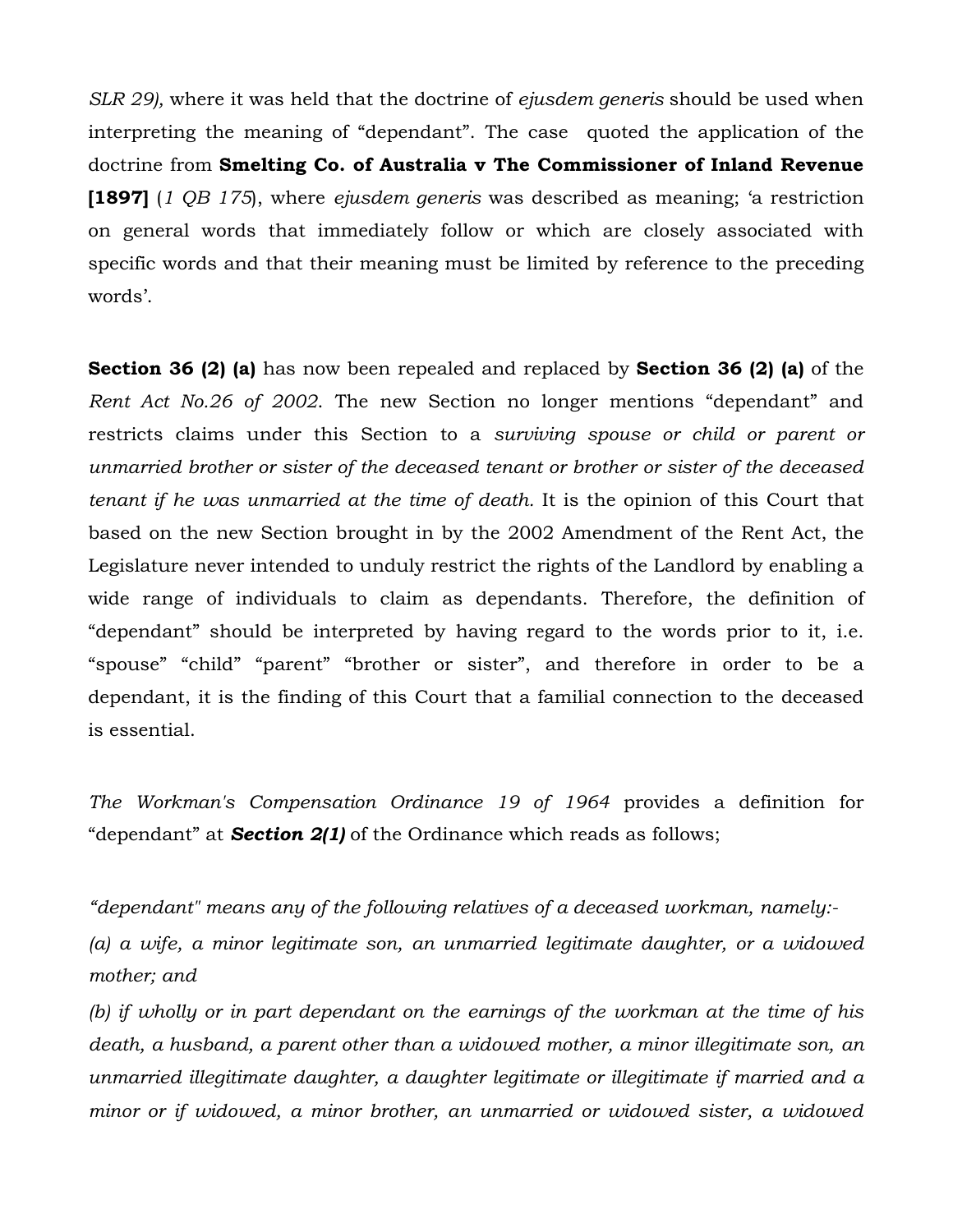*daughter-in-law, a minor child of a deceased son or deceased daughter or, where no parent of the workman is alive, a paternal grandparent*

This definition restricts the meaning of "dependant" and ensures that anyone claiming as a dependant has a clear familial connection to the person under whom they are claiming dependency. Though this definition is specific to compensation in the work place, the general wording of the section can be used to define the meaning of a "dependant" under the law.

Further, the definition provides a clear guide as to when an illegitimate child would be able to claim as a dependant.

Though the Respondents are not claiming at this point that the  $2<sup>nd</sup>$  Respondent is a dependant of the deceased tenant, this Court would like to clarify that an illegitimate child does not have the same rights of dependency as a legitimate child under Sri Lankan law. Though some rights of dependency can be claimed, the restrictions are far greater on an illegitimate child, especially where the child is no longer a minor. This is also reflected in the above quoted definition from the *Workman's Compensation Ordinance*. It is this Court's intention to provide a clear and concise definition of "dependant" and thereby reduce the uncertainty that exists from the lack of such a definition. The Court will use the definition provided in the *Workman's Compensation Ordinance* as a guideline and attempt to coin a suitable definition that can be applied in relation to land law.

The case of **Kodithuwakku Arachchi v Wadugodapitiya (1994)** (*3 SLR 29*) identified the factors that Sri Lankan case law has considered when deciding whether an individual is a dependant under the Rent Act. The case set out three propositions that have been established by case law;

1. Dependency is not based on the legal obligation to maintain;

2. A dependant is a person who derives support wholly or mainly for his or her subsistence upon another;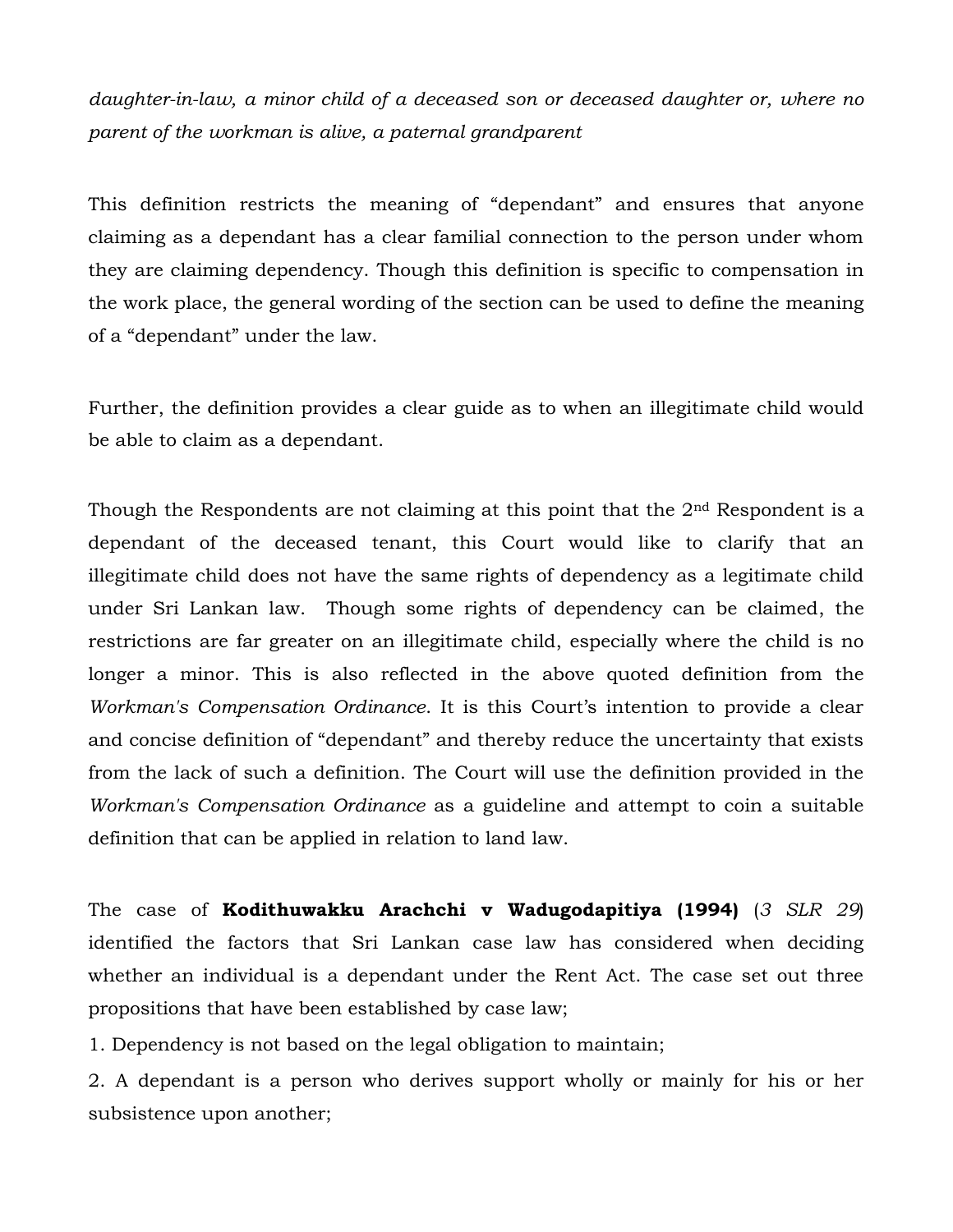3. It is a question of fact upon the facts and circumstances of each case whether a person is a dependant of another.

These three propositions are helpful in providing guidance as to when a person would be deemed to be a dependant under the Rent Act. Nevertheless a more concise definition of "dependant" is necessary.

The word "dependant" is defined in the Oxford English Dictionary to mean *a person who relies on another, especially a family member, for financial support*. This is an indication that a certain level of support, particularly financial in nature, from the other is a necessary requirement in order to show dependency. Further, it indicates that the person relying on another does not have to be a family member.

However, whether a non-family member should be allowed to claim dependency under the law would depend on the type of support provided by the deceased prior to his death. This Court finds that this restriction on non-family members claiming dependency is essential to avoid fraudulent claims. Further, it should be noted that it is only in exceptional circumstances that an individual with no immediate familial connection would be seen as a dependent of the other individual.

Under Canadian law the definition of "dependant" is provided in the *Succession Law Reform Act*, R.S.O. 1990 c.S.26 at **Section 57**. The definition is as follows; *"dependant" means,*

- *(a) the spouse of the deceased,*
- *(b) a parent of the deceased,*
- *(c) a child of the deceased, or*
- *(d) a brother or sister of the deceased,*

*to whom the deceased was providing support or was under a legal obligation to provide support immediately before his or her death;*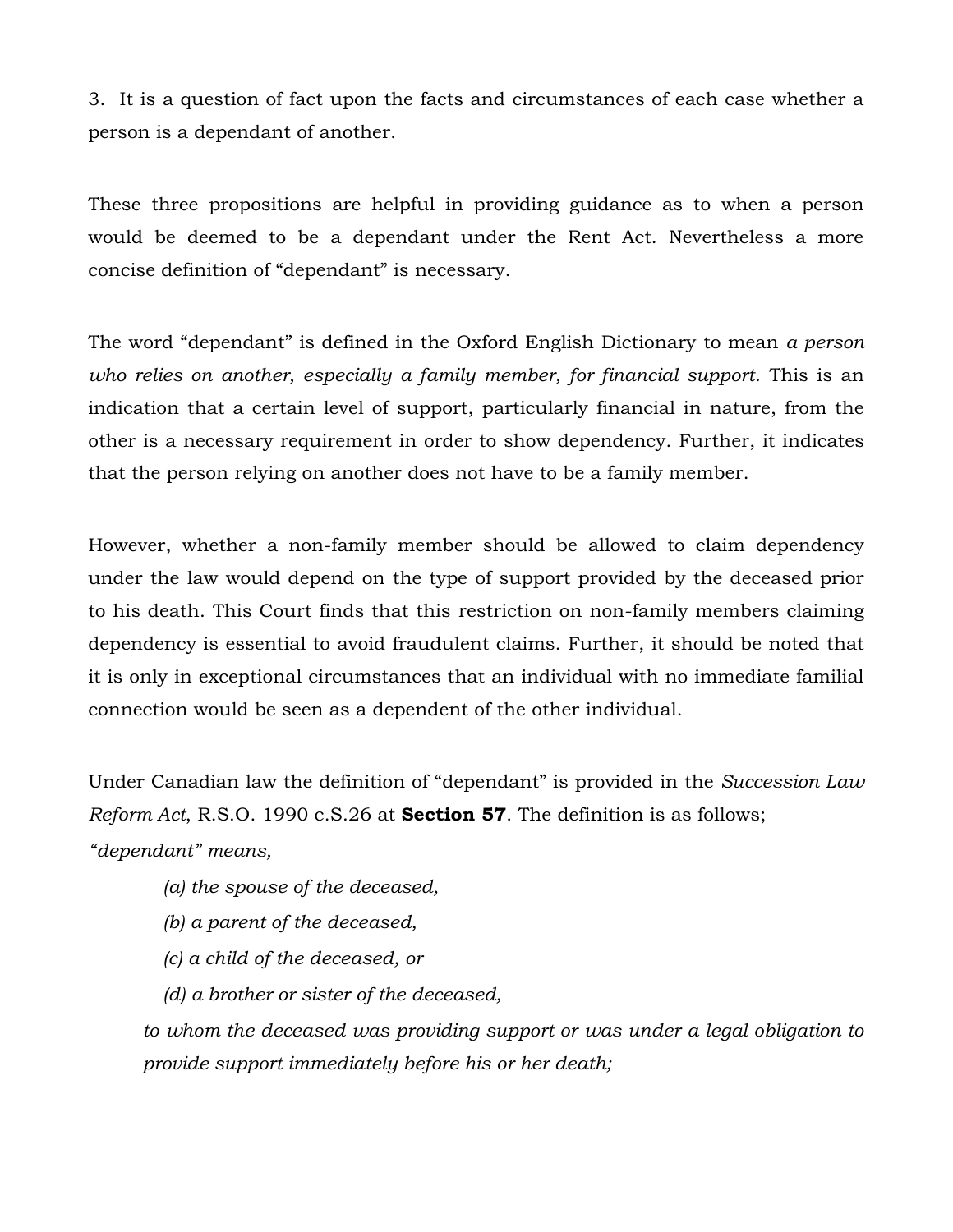The Canadian definition of "child" as stated at *Section 1(1)* of the above named Act states that a child *includes a child conceived before and borne alive after the parent's death*.

The definition of "dependant" here is similar to that in the *Workman's Compensation Ordinance,* save that the Ordinance goes on to specify and differentiate legitimate and illegitimate children as well as define dependants in relation to the "earnings" of the deceased employee.

Therefore, it is essential to recognize what key features are important to identifying a dependant generally and the additional requirements to define a dependant under the Rent Act. The underlying definition of a dependant should not change; however, whether a person is a dependant would vary depending on the circumstances under which the question of dependency is assessed.

Based on this Court's reading of the *Canadian Act*, the definition of dependant provided in the *Workman's Compensation Ordinance* of Sri Lanka as well as Sri Lankan case law, it has become clear that the essential elements for determining if an individual is a "dependant" are whether he or she is;

the spouse of the deceased;

a minor legitimate child of the deceased;

a minor illegitimate child of the deceased where the child has been receiving the support of the deceased and/or the child is accepted by law (either through a birth certificate or other reliable source) to be child of the deceased;

a parent of the deceased;

a brother or sister who was supported the deceased;

a legitimate unemployed male or female child over the age of 18 or an unmarried legitimate female child over the age of 18 who is reliant on the deceased for financial support.

It is essential that in all of the above instances he or she is reliant on the other for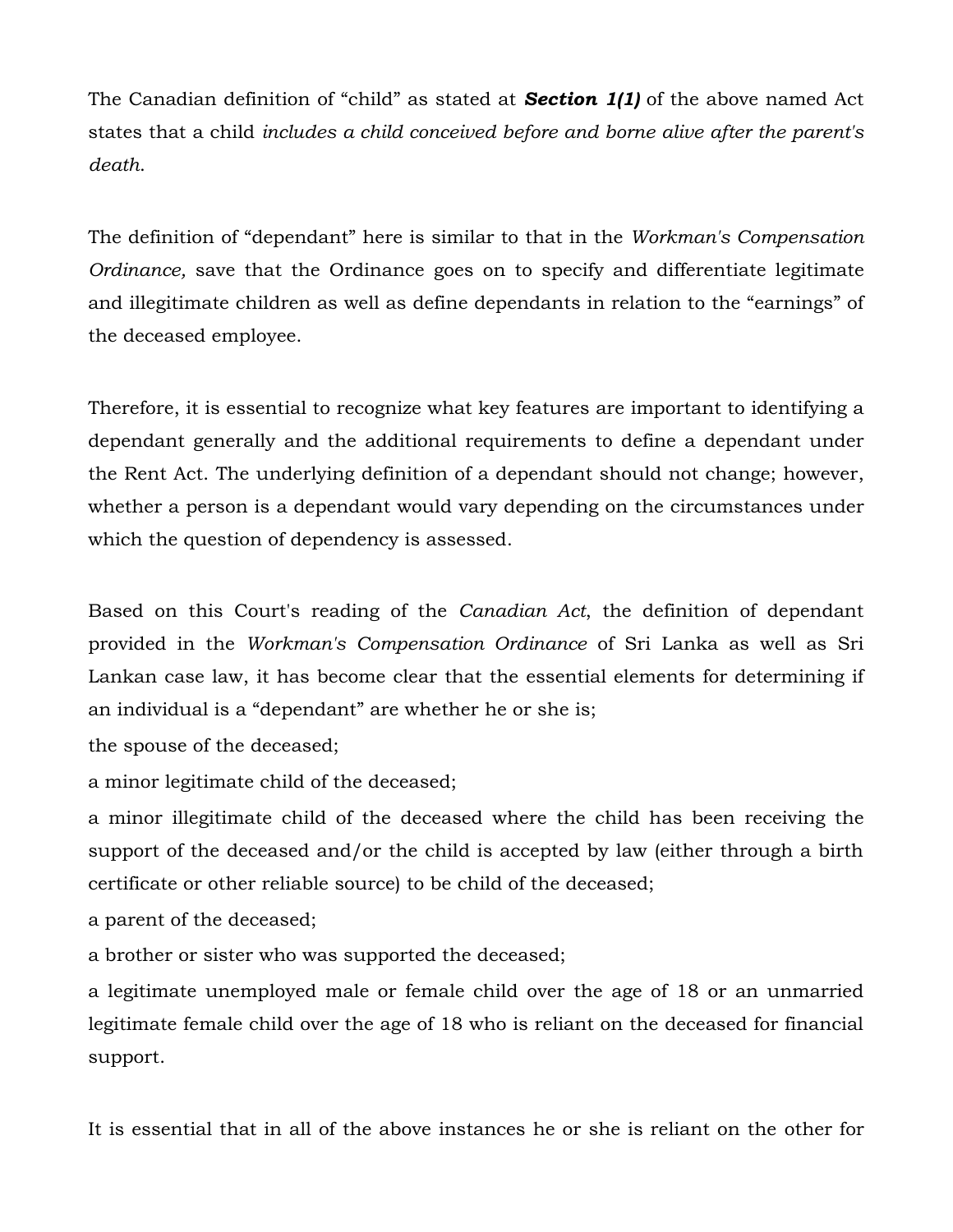support. The type of support required would depend on the circumstances under which the claim of dependency was being made. However, the degree of support granted is required to be wholly or substantially from the deceased. Further, as stated previously, there may be exceptional circumstances where a person having none of the above familial connections maybe able to claim as a dependant. In addition the burden of proof is on the person claiming to be a dependant, to establish through evidence, the facts and circumstances that would be relevant and sufficient to prove that the person is "dependent".

In relation to the Rent Act, it would depend on whether the person claiming a right of dependency was one of the above mentioned individuals and was living with the deceased tenant at the time of his or her death and was dependent for support at the time. Further, as the exercise of this right would stem from the Landlord's right in the property it is essential to ensure that those claiming under *Section 36(2)* were *prima facie* dependant on the deceased.

Therefore, if the 2nd Respondent was claiming as a dependant under *Section 36 (2) (a)*, he would not be successful as, at the date of giving evidence (19.04.2000) the 2nd Respondent was 32 years of age and therefore when K.P. Peter Perera died on the 14.04.1990 he would have been at least 22 years of age and hence he would not have been a minor. In addition, since he is an illegitimate child of the deceased tenant, he would not be seen as a dependant of the deceased tenant on the evidence presented to the Court.

The 2nd Respondent's claim is through his mother, the 1st Respondent, whom the Respondents submit is a dependant under *Section 36(2) (a)* of the 1972 Act. However, it is this Court's opinion that the  $1<sup>st</sup>$  Respondent is not a dependant for all intents and purposes of this Act, despite the Respondents vehemently stating that she was a dependant of the deceased tenant, as she fell within the definition of a "dependant" stated above. Further, though the 1st Respondent states that she and the deceased, K.P. Peter Perera had been living as husband and wife, it has been